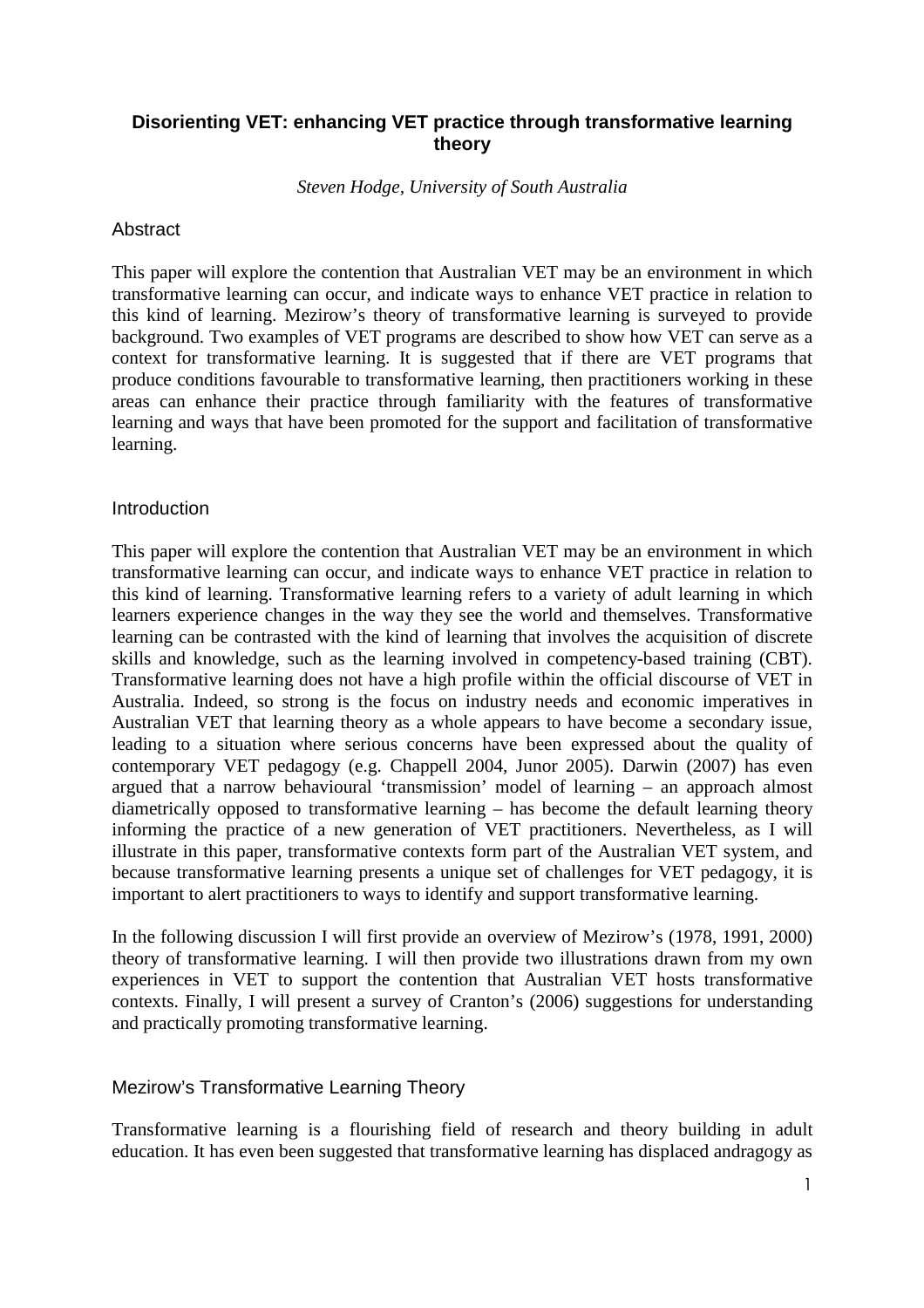the paradigm of the adult learning experience (Taylor 2006: 189). The central figure in the development of transformative learning is Jack Mezirow, who started assembling his theory in the 1970s. Literature on the origins of transformative learning theory also points to the significance of Paolo Freire's writings, but it is undoubtedly the efforts of Mezirow that have elevated transformation theory to its current position in American adult education. Mezirow refined his theory throughout the 1980s and 90s through a number of articles and chapters, as well as a book entitled *Transformative Dimensions of Adult Learning* (1991).

The empirical basis of Mezirow's theory is qualitative research he conducted on women returning to education published in 1978. Intrigued by the educational experiences of his wife, Mezirow became interested in the way the process could lead to far-reaching changes in outlook. Mezirow styled these deep shifts 'perspective transformations'. As Mezirow (1978: 12) explains,

For a perspective change to occur, a painful reappraisal of our current perspective must be thrust upon us. Among re-entry women whom we interviewed, the disturbing event was often external in origin – the death of a husband, a divorce, the loss of a job, a change of city of residence, retirement, an empty nest, a remarriage, the near fatal accident of an only child, or jealousy of a friend who had launched a new career successfully. These disorienting dilemmas of adulthood can dissociate one from longestablished modes of living and bring into sharp focus questions of identity, of the meaning and direction of one's life.

The theory of transformative learning is intended as a decisive contribution to the problem of how to distinguish adult learning. Mezirow (1978) portrays the learning of young people as essentially an uncritical process of assimilation. In contrast, although the process of uncritical assimilation continues into adulthood, the possibility of the critique of assumptions opens up for the adult. For Mezirow, this possibility constitutes the essence of adult learning. Another way that Mezirow expresses the difference between adult and pre-adult learning is to say that '[i]n childhood, maturity is a formative process – one of socialization, of learning adult roles. In adulthood the process is transformative – involving alienation from those roles, reframing new perspectives, and reengaging life with a greater degree of self-determination.' (1978: 12)

At a psychological level, Mezirow believes that knowledge is comprised of two hierarchically related elements: meaning schemes and meaning perspectives. A meaning scheme is made up of 'specific knowledge, beliefs, value judgments, and feelings…' (Mezirow 1991: 5). A meaning scheme can also encompass what is generally referred to as 'skills' (Mezirow 1991: 93). Meaning perspectives, on the other hand, are higher-level structures, and subsume meaning schemes within them. A meaning perspective has cognitive, affective and connative dimensions, and is defined as 'the structure of assumptions within which one's past *experience assimilates and transforms new experience*' (Mezirow 1991: 42, emphasis in the original). Mezirow (1991) distinguishes three kinds of meaning perspective: 'epistemic perspectives' that include a person's tendency to think in concrete of abstract terms and their cognitive styles and learning preferences; 'sociolinguistic perspectives' that include social norms and roles; and 'psychological perspectives' that include such elements as a person's self-concept, inhibitions and neuroses (1991: 43). In later writings, Mezirow differentiates a greater number of perspective types (e.g. 2000: 17), but the role of meaning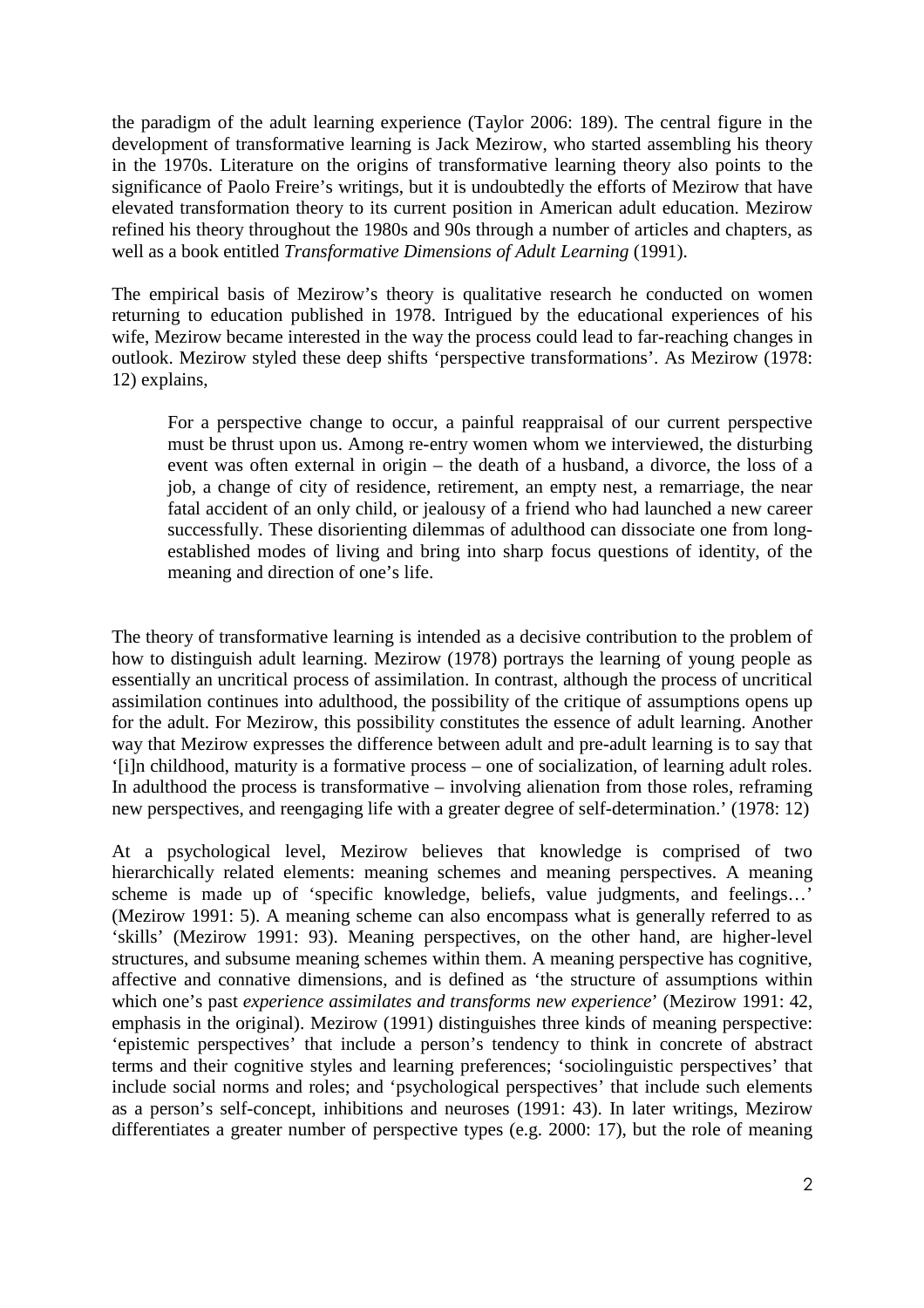perspectives (which Mezirow tends to call 'frames of reference' in his later writings) as broad, often unconscious structures, remains constant.

Four distinct forms of learning emerge from Mezirow's meaning schemes/meaning perspectives structure. At the most basic level there is 'learning through meaning schemes' in which existing meaning schemes are differentiated and elaborated further (1991: 93). Mezirow gives as examples of this kind of learning 'that we must keep our head down as we swing a golf club to improve our drive' and 'that honesty can refer to self-disclosure as well as to abiding by the law' (1991: 93).

The second form of learning in Mezirow's theory is learning new meaning schemes. Mezirow cites learning how to take tests or learning a new role as examples of this kind of learning (1991: 93). An important point to observe here is that learning a new meaning scheme presupposes the compatibility of the new material with the relevant existing superordinate meaning perspective. Learning new meaning schemes serves to strengthen existing meaning perspectives by allowing them to encompass material that would otherwise have been found inconsistent or anomalous in terms of the older perspective (1991: 93-94).

Learning through transformation of meaning schemes is the third form of learning in Mezirow's theory. When we confront new content at the level of meaning schemes that is not compatible with existing meaning perspectives and schemes, we may be forced to revise existing meaning schemes to accommodate the new content. Mezirow provides the following example of this kind of learning:

[A] woman attending an early evening class at a local college who feels obliged to rush home to prepare dinner for her husband may come to question the meaning scheme that produces that compulsion as she encounters other women who do not feel a need to fulfill this stereotypical sex role. (1991: 94)

Mezirow explains that as a result of this kind of experience 'we experience a growing sense of the inadequacy of our old ways of seeing and understanding meaning'. (1991: 94) It seems that Mezirow believes that it is quite possible to endure this kind of tension indefinitely. However, he says that an 'accretion' of transformed meaning schemes can lead to the fourth kind of learning, perspective transformation.

Learning through perspective transformation involves 'becoming aware, through reflection and critique, of specific presuppositions upon which a distorted or incomplete meaning perspective is based and then transforming that perspective through a reorganisation of meaning…. It begins when we encounter experiences, often in an emotionally charged situation, that fail to fit our expectations and consequently lack meaning for us, or we encounter an anomaly that cannot be given coherence either by learning within existing schemes or by learning new schemes.' (Mezirow 1991: 94) It is not possible to specify the outcome of this kind of learning in terms of content, but Mezirow (1991: 156) does offer a 'test' by which a 'developmentally progressive perspective' can be identified:

The test of a developmentally progressive perspective is not only that it is more inclusive, discriminating, and integrative of experience but also that it is permeable (open) to alternative perspectives so that inclusivity, discrimination, and integration continually increase.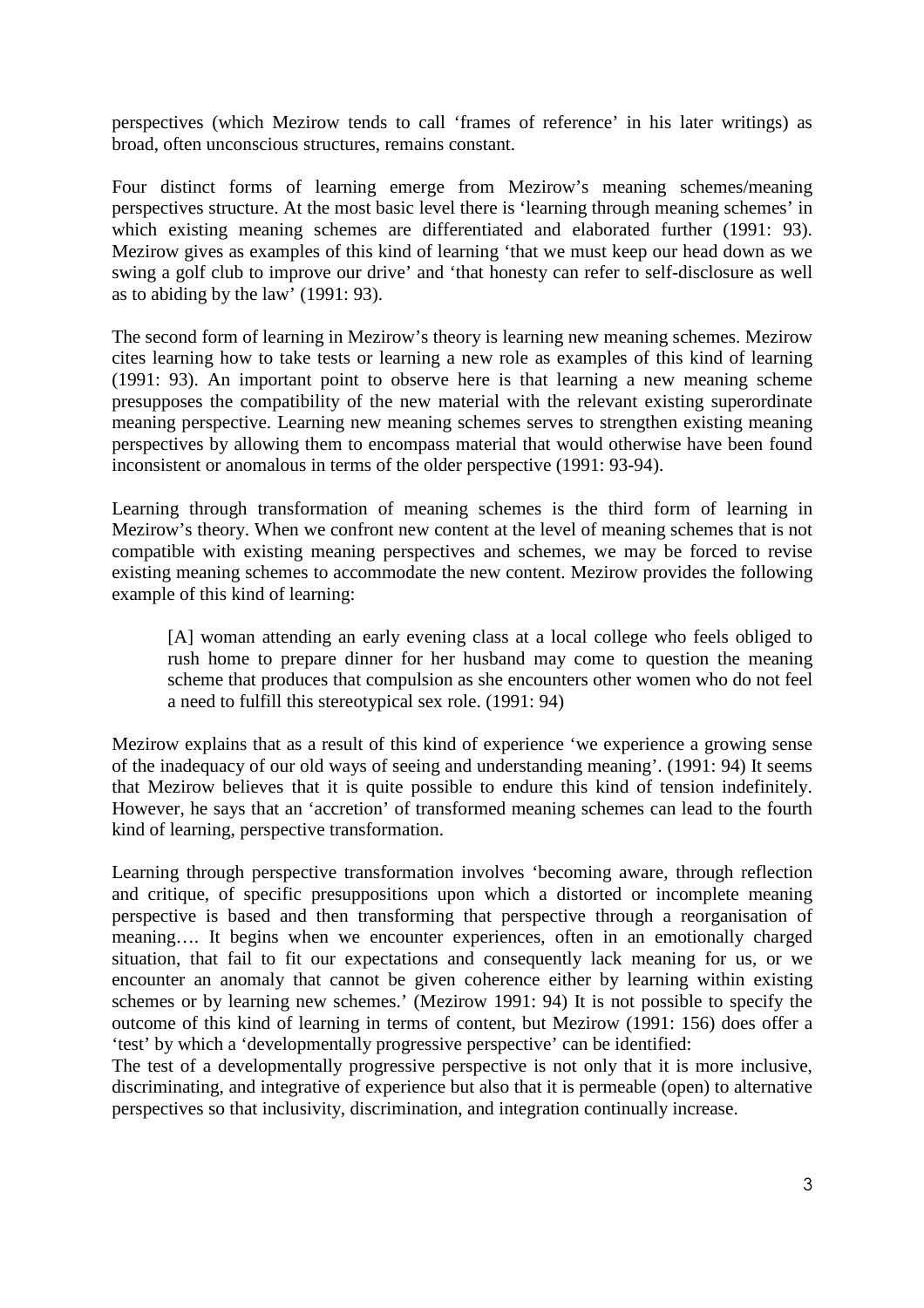In theorising the process through which the psychological structures of meaning perspectives transform, Mezirow posits 10 'phases':

- 1. A disorienting dilemma
- 2. Self-examination with feelings of guilt or shame
- 3. A critical assessment of epistemic, sociocultural, or psychic assumptions
- 4. Recognition that one's discontent and the process of transformation are shared and that others have negotiated a similar change
- 5. Exploration of options for new roles, relationships, and actions
- 6. Planning of a course of action
- 7. Acquisition of knowledge and skills for implementing one's plans
- 8. Provisional trying of new roles
- 9. Building of competence and self-confidence in new roles and relationships; and
- 10. A reintegration into one's life on the basis of conditions dictated by one's new perspective. (1991: 168-169)

Mezirow does not insist that learning through perspective transformation necessarily involves all of these phases or in the order presented, but he does regard some parts of the process as essential. The initial phase, a 'disorientating dilemma', is always significant because it represents the raising of consciousness to a new level in relation to all prior learning, and signals the onset of this uniquely adult process. Mezirow also emphasises the discomfort evident in the second phase. As he says, '[f]or a perspective transformation to occur, a painful reappraisal of our current perspective must be thrust upon us.' (1978: 12) However, Mezirow places the most importance in the process on the third phase in this sequence, that of critical assessment or reflection on assumptions.

Mezirow (1991) distinguishes three modes of reflection that may play a role in transformative learning. At the most basic level is 'content reflection' which involves reflection on *what* we perceive, think, feel or act upon. (1991: 107) This kind of reflection is more than simply introspection (awareness of mental activity) in that it involves judgment about the content. An example of content reflection, according to Mezirow, would be concluding that 'John is bad' on the basis of some kind of evidence. The second mode of reflection is 'process reflection' in which we reflect on *how* we perceive, think, feel and act. (1991: 108) Here, for example, we might question whether we may have misinterpreted evidence when we arrived at the judgment that John is bad. The third and most complex mode of reflection is 'premise reflection' where we question *why* we perceive, think, feel or act the way we do. To continue with the example, premise reflection would be taking place if we questioned whether the notions of good or bad are indeed relevant in John's case. (1991: 108) Mezirow believes that both content and process reflection are instrumental in the first three kinds of learning posited within his learning theory. (1991: 111) In other words, the extension, acquisition and transformation of meaning schemes take place through reflection upon what and how we judge. Premise reflection, which involves critically assessing our assumptions, or reflecting on the why of perceptions, thoughts, feelings and actions is the kind of thinking that leads to the fourth kind of learning, perspective transformation. As Mezirow explains, '[p]remise reflection is the dynamic by which our belief systems – meaning perspectives – become transformed. Premise reflection leads to more fully developed meaning perspectives, that is, meaning perspectives that are more inclusive, discriminating, permeable (open), and integrative of experience.' (1991: 111)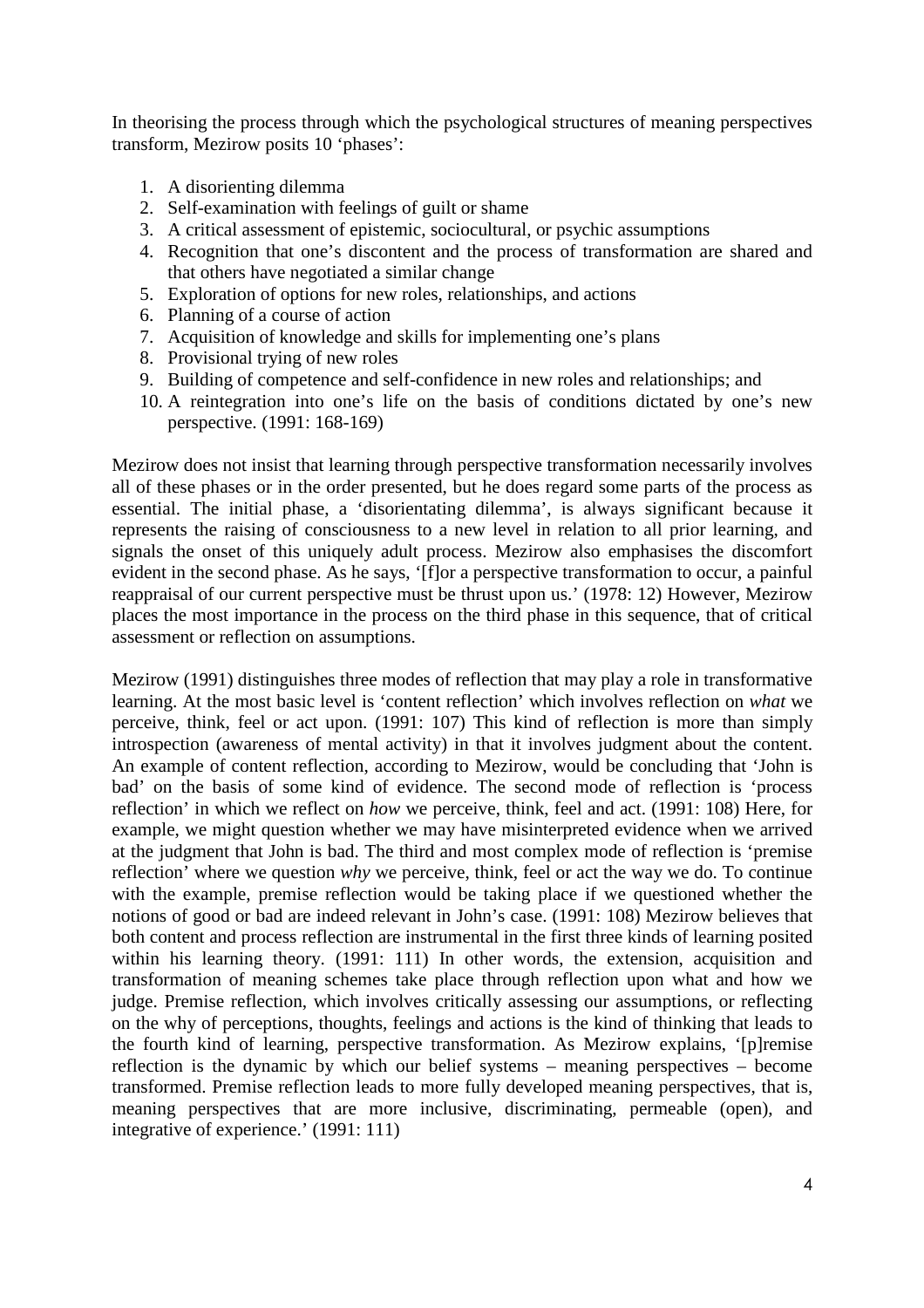We will conclude this overview of Mezirow's theory of transformative learning with a brief consideration of the role of learning through the acquisition of skills and knowledge in perspective transformation. In terms of Mezirow's four forms of learning, the development of competencies obviously encompasses the first two, i.e., learning through extending meaning schemes and learning through new meaning schemes. To the extent that skill development exposes learners to skills and knowledge that conflict with prior learning, it is possible that competency-based learning can lead to the third form of learning – learning through the transformation of meaning schemes – and thence, through the accumulation of such transformations, potentially to perspective transformation. However, the practice of CBT rarely places learners into experiences characterised by repeated conflicts between existing and new skills. It follows that in terms of Mezirow's theory, learning in CBT cannot systematically lead to perspective transformation, although it has limited potential to lead indirectly to transformative learning.

However, one of Mezirow's most influential followers, Cranton (2006), explicitly stresses the potential of technical learning or 'training' for triggering perspective transformation. She observes that '[t]he current adult education literature places little emphasis on the acquisition of technical knowledge, but this is what many people do – help others learn technical knowledge and skills.' (2006: 102) She goes on to explain that

I am…very conscious of how instrumental learning (the acquisition of technical knowledge) spirals into transformative learning and how, in turn, transformative learning can lead people to the further need for instrumental learning. Learning how to be a carpenter has as much potential to lead people into a deep shift in the way they see themselves and the world around them as does studying critical theory or exploring childhood traumas through narrative. (2006: 102-103)

Cranton's observation here reflects her experiences in facilitating programs designed for trades people to acquire the basic qualification required in Canada to teach in their VET system, functionally equivalent to the Australian *Certificate IV in Training and Assessment*. The learning experiences she is reflecting on, then, pertain to the effort to learn new skills, knowledge and attitudes necessary to perform a new work role. However, this means that Cranton (2006) is pointing to transformative learning being triggered by Mezirow's second form of learning – learning through acquiring new meaning schemes – which he does not explicitly link to perspective transformation. Cranton's (2006) identification of this particular starting point of perspective transformation therefore indicates a need to question and perhaps revise Mezirow's (1991) ideas about the relationships between his four forms of learning.

# Transformative learning in Australian VET

In spite of the theoretical tension between transformative learning and CBT, it is the contention of this paper that Australian VET nevertheless provides contexts for transformative learning. At this stage there is very little research exploring the relationship between transformative learning and VET, and none that applies Mezirow's theory to Australian VET, although some Australian research offers tantalising glimpses of the transformative potential of vocational learning. For example, James (2002) examines the influence of VET on the formation of worker and practitioner identities, a process that shifts the VET learning experience beyond the sphere of CBT. In this section I will draw on my own experience within the training sector over the past five years to illustrate the contention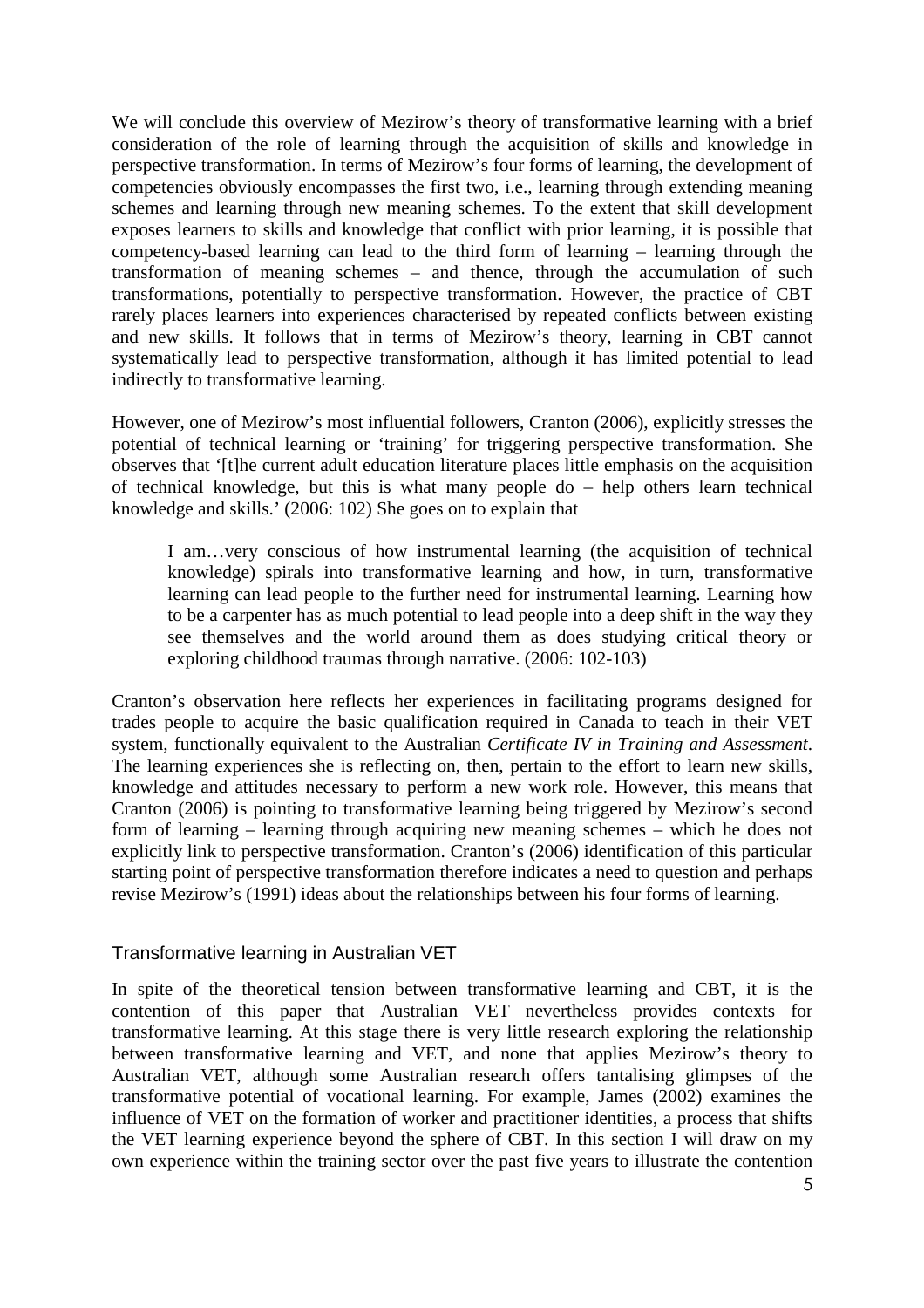that Australian VET contains transformative contexts. These observations were made from the perspective of a number of roles, including training design and facilitation, student counselling and training management, all involving close interaction with adult learners. A common feature of these illustrations is that they take place in the context of nationally accredited training based on programs that conform to the principles of CBT.

The first examples of transformative learning in VET to come to my attention were in the institutional setting of a private community service-oriented training provider. I participated in the design and facilitation of a Certificate I level course for unemployed Indigenous adults and young adults. The program involved practical 'self management' skills relating to finances and personal presentation for the workplace, through to team communication techniques and workplace literacy. The program also included a work placement component, with learning transfer mechanisms to encourage the application of classroom learning to the workplace. As mentioned, the program was informed by CBT principles, reinforced by the level of target workplace organisation interest in the structuring of the program and selection of learning activities. Any auditor or prospective employer would have been able to consult the program documentation to see clearly defined the skill and knowledge outcomes the program was designed to realise.

The interesting thing about this program was the way the major learning dynamics of individuals and often the whole group (of between eight and 12) surpassed the bounds of the program objectives quite quickly. At first, the group appeared to acquiesce in the purposes of the course. However, within days of commencement the learning activities were being overwhelmed by apparently peripheral issues. The personal finance unit raised problems that related to different cultural interpretations of financial responsibility. The personal presentation subject called up issues relating to compliance and resistance. The workplace communication activities brought to light experiences and concerns to do with respect and shame, while literacy activities dredged up volatile memories of school and power relations. The learners in this course became very engaged, but at the same time the learning diverged more and more from the competencies that were supposed to be acquired. By the end of the program a majority of the learners were quite stirred, while a minority could be characterised as 'changed'. Only a small number went directly from the program into employment, by which measure the program was a failure.

The second example also occurs in a private community service-oriented training provider. As a training manager I oversaw a Certificate IV course designed to prepare learners for a front-line role in a demanding area within the community services sector. Learners were expected to develop a wide range of competencies that ranged from elaborating their own communication skills through to amassing a knowledge of typical problems among the client group and programs designed to address these problems. A cursory glance at the training documentation indicated that it was an orthodox CBT program fulfilling the purpose of supplying an 'industry' with workers possessed of standardised abilities.

However, while the outward trappings of the program complied with CBT principles, the experience of learners was another matter. After a bedding down period during which learners would get to know each other and adjust to the quasi-academic demands of the classroom-based component of the program, strange things would start to happen. Most learners would become heavily engaged in the value-laden program content. Disagreements would start to emerge among the learners regarding the purposes of their learning, the nature of the field, the ills of humankind. Learners would find themselves at odds with themselves,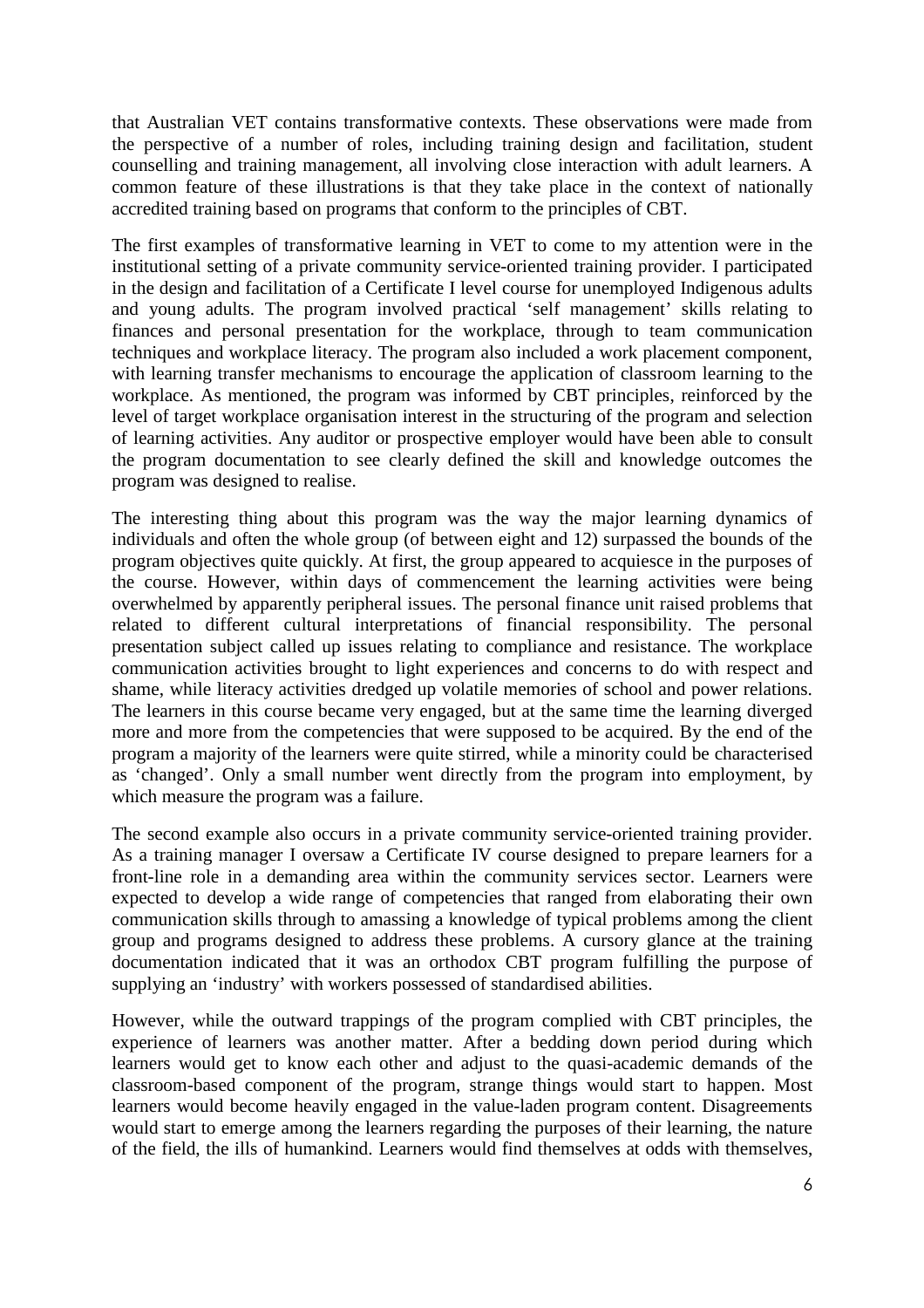their friends and family outside the course. Staff involved in the facilitation of the program would regularly move into intense, time-consuming supportive relationships with the troubled learners. Work-experience placement periods would energise many but heighten the discontent of others. Crises would punctuate the progress of the training. It is not exaggerating to say that most of the learners were changed as people (either through direct experience or as witnesses) at the completion of the course. And most of these events of the lived course had no representation within the Units of Competency texts. However, and in contrast to the first example, graduates from this particular program were actively sought out by employers in the sector, so highly regarded was this course as a vehicle for the preparation of 'competent' workers.

What I think these two examples show is a structural potential for transformative learning within circumscribed settings in Australian VET. Clearly, not all learners in these examples experienced perspective transformation. However, it can be argued that these contexts raise the potential for perspective transformation. In terms of Mezirow's theory of transformative learning, a number of features of the learning in these examples suggest transformative processes. For instance, in both examples learners encountered meaning schemes both explicit and implicit that conflicted with existing meaning schemes, opening the way to learning through the transformation of meaning schemes. Many of these learners were exposed to such conflicts repeatedly, which in Mezirow's theory can lead to perspective transformation through the accumulation of meaning scheme transformations. Again, while both content and process types of reflection were prominent in the learning experiences in these examples, it is clear that these experiences and environments evoked premise reflection in some of the learners. In the first example, many learners were led to reflect on their own assumptions about the world of work when exposed to representations of workplace requirements in the training program. In the second example many learners brought with them a host of deeply held and honoured assumptions about the causes of problems in their client groups, and these assumptions would be regularly challenged by the solutions presented in the curriculum, and the nature of the problems as they presented themselves in the reality of work experience. Finally, the examples indicate the emergence of disorienting dilemmas for some of the learners from within the learning program. While Mezirow's (1978) research produced evidence of the extracurricular origin of disorienting dilemmas, these examples above force upon us the counter-intuitive concept of specific VET settings that systematically generate disorienting conditions.

# Enhancing VET practice through transformative learning theory

Regardless of whether and how transformative learning theory and the philosophy of competency-based training can find common conceptual ground, if it is accepted that Mezirow's work actually describes a learning process, and if some of the associated phenomena can be observed in Australian VET, then the practical aspects of transformative learning theory should be of interest to those involved in instigating, facilitating, assessing and managing VET. In this final section I will address the question of identifying, supporting and facilitating transformative learning.

With respect to identifying transformative learning, the adult educator can find clues in both the curriculum and the manner in which the learner responds. On the curricular side, where learning activities call for 'premise reflection', or the assessment of assumptions, a key condition for transformative learning is thereby created. Practitioners working with Training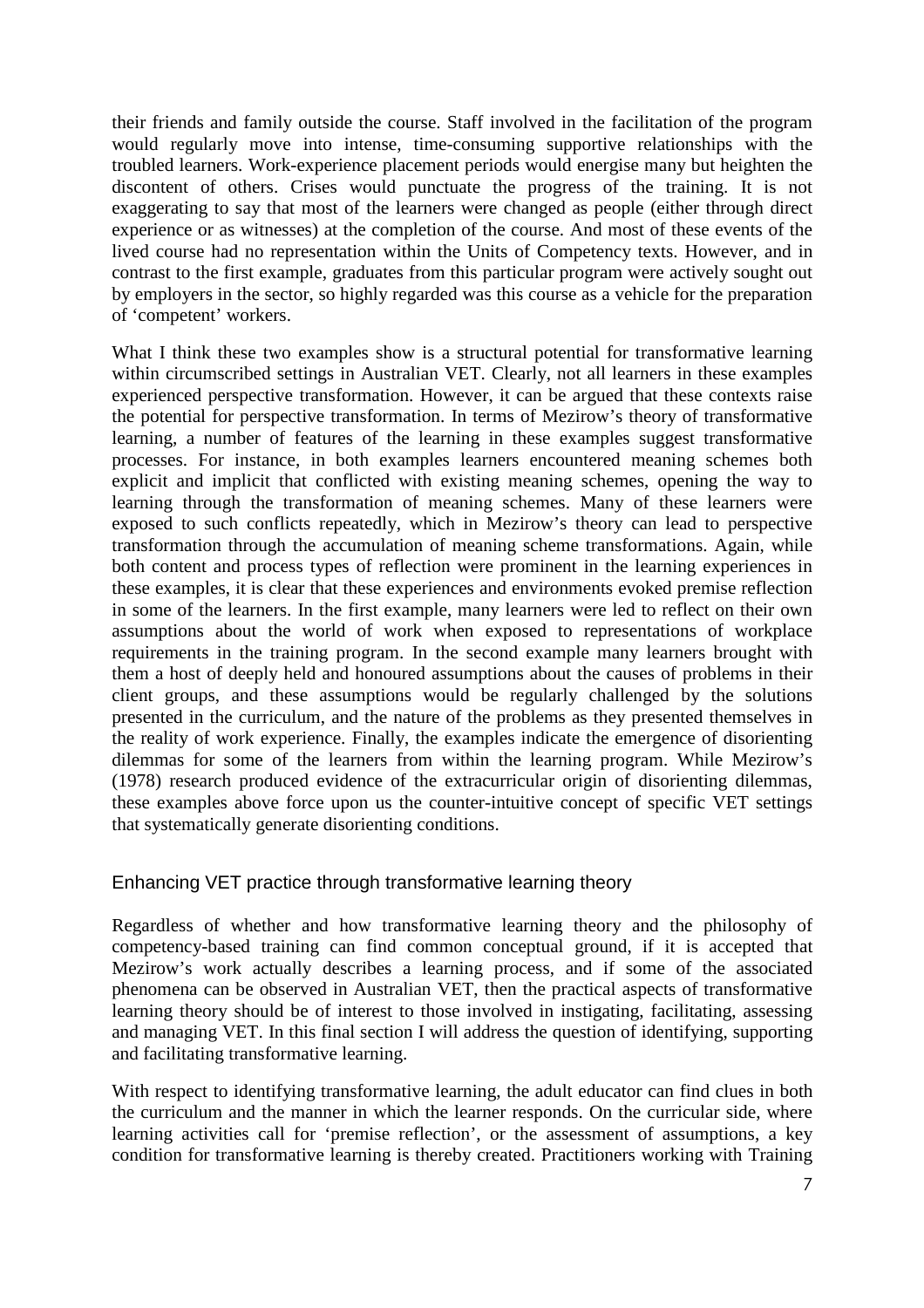Packages such as the Community Services package, or with certain higher level Competency Standards (for example Diploma or Advanced Diploma level units) may find themselves employing facilitation techniques that involve challenging learners to reflect on reasons for their own or others' behaviour. In such cases transformative learning may well follow. Regarding learner responses to curriculum, Mezirow's description of the phases of perspective transformation provide indications for possible transformative learning experiences. It will be recalled that Mezirow's paradigmatic initial symptom is the 'disorienting dilemma', which gives way to a phase that can involve a range of emotions from discomfort through to more severe forms of disturbance. Where the educator can be satisfied that experiences like these are being produced by the learning process then here again transformative learning may be taking place. Yet a learner need not exhibit signs of disorientation to be engaged in perspective transformation, as they may just as well go through any of the other phases and in no particular order. However, signs of engaging in a dilemma and suffering in some measure as a result are widely acknowledged as attending transformative learning. It might also be mentioned here that learning experiences which involve the learner encountering knowledge and skills that conflict with existing knowledge and skills may lead to learning through the transformation of meaning schemes. Although this form of learning may only generate tension within the learner, Mezirow says that an accumulation of these transformations may bring about perspective transformation. In this case, it will be difficult to foretell the likelihood of transformative conditions by studying the curriculum, because it is very much the unique complex of prior learning of the learner that determines the emergence of discrepancies between old and new learning. Suffice to say here that where the educator observes a series of specific knowledge and skill acquisitions that conflict with prior learning as a whole, and where the learner is repeatedly discomfited by the episodes then perspective transformation is a possibility.

Beyond identifying the learning conditions that may promote, or the symptoms that may indicate, transformative learning, a significant question for adult educators is how this kind of learning is to be supported. Given some of the potentially negative psychological and social consequences of transformative learning mentioned above, the question of support becomes a poignant one. Cranton (2006) has enumerated a range of approaches and considerations that adult educators may find useful in any attempt to support transformative learning. She first stresses a concept she calls 'authenticity', which refers to a personal stance or overall attitude adopted by the educator with respect to learners. Authenticity is defined as 'the expression of the genuine self in a community or with others in relationship.' (2001, in Cranton 2006: 162). Her examples describe an educator who combines empathy and conscientiousness with a measure of self-disclosure, a sample of which include:

- Demonstrate interest in and concern for student learning and development
- Illustrate and provide examples by drawing on our experience and encourage students to do the same
- Follow up with students, asking whether they need help or are feeling comfortable (Cranton 2006: 162-3)

She also acknowledges that not all educators will be comfortable with all of her suggestions, but she does assert that 'Being authentic in our relationship with students is central to being supportive' (2006: 162)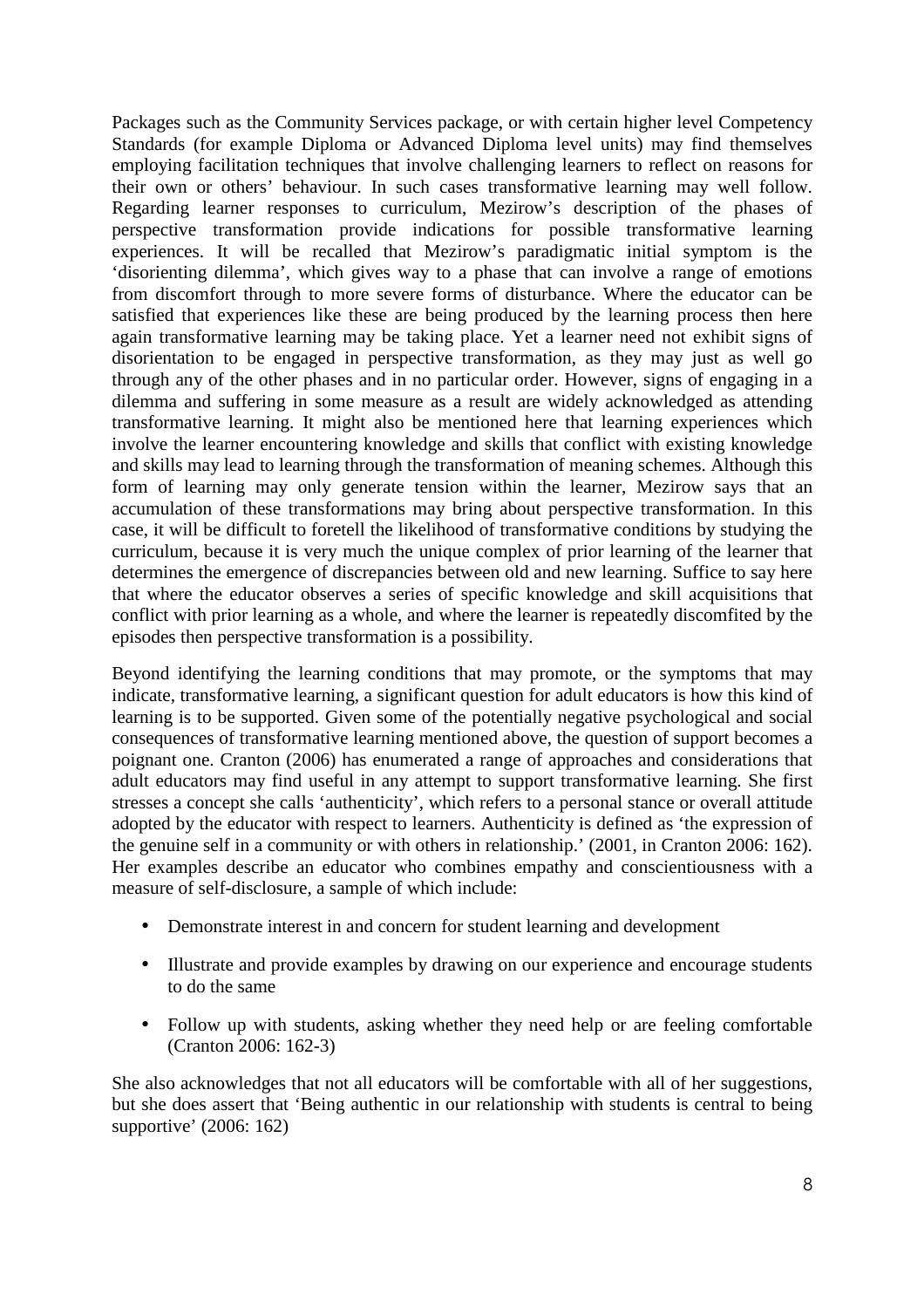A second way Cranton (2006: 163) believes transformative learning can be supported is through the learning group or class. 'At the very least', she says, 'the group can provide a protective and comforting blanket for those individual members who are experiencing the sad or difficult sides of transformation.' However, most educators are aware that not all groups evolve into an entity that is likely to provide a 'protective and comforting blanket' for disoriented learners. Cranton (2006: 164) acknowledges this reality, and points to a number of techniques that have been proposed by various writers to foster the development of supportive groups, such as those of Brookfield and Preskill (1999) and O'Hara (2003). Some of Cranton's (2006: 165-6) suggestions (following O'Hara) include:

- Make the process of group development open and explicit what is done and how it is done
- Work toward accepting ambiguity and including those with whom we disagree
- Meet as a group outside of the usual learning environment

Learner networks are another way Cranton (2006) identifies to support transformative learning. She defines this kind of network as 'any sustained relationship among a group of people within a formal or informal learning context or a relationship that extends beyond the boundaries of the learning group'. Some ideas suggested by Cranton (2006: 167-8) to encourage the formation of supportive learning networks are:

- Using small-group activities or discussions during which learners can get to know each other and develop alliances
- Forming project groups or teams in which people work together over a longer period in an area of common interest
- Fostering liaisons by referring learners to each other when they ask questions, share concerns, or encounter problems

Cranton (2006) also discusses helping learners with personal adjustment as a support practice. As she explains (2006: 169), 'Educators regularly counsel students on job opportunities, courses or programs, thesis topics, project activities, and readings.' However, here again some educators may feel uncomfortable about becoming too closely involved in the personal life of learners. There is the related danger of the educator becoming embroiled in a situation where transformative learning spills over into psychological disorder, when professional counselling is required. Cranton acknowledges these difficulties, but offers advice for educators who choose to venture into more personalised modes of support such as:

- Demonstrate empathy and positive unconditional regard for learners
- As the relationship develops, help the student move away from dependency and into a collaborative role
- Avoid giving opinions or advice; encourage individuals to find their own solutions through dialogue

One of the phases of transformative learning described by Mezirow is 'planning a course of action' (1991: 168). In Mezirow's view, transformative learning is not just a psychological episode, but has a concrete counterpart. Cranton (2006) identifies the support of such action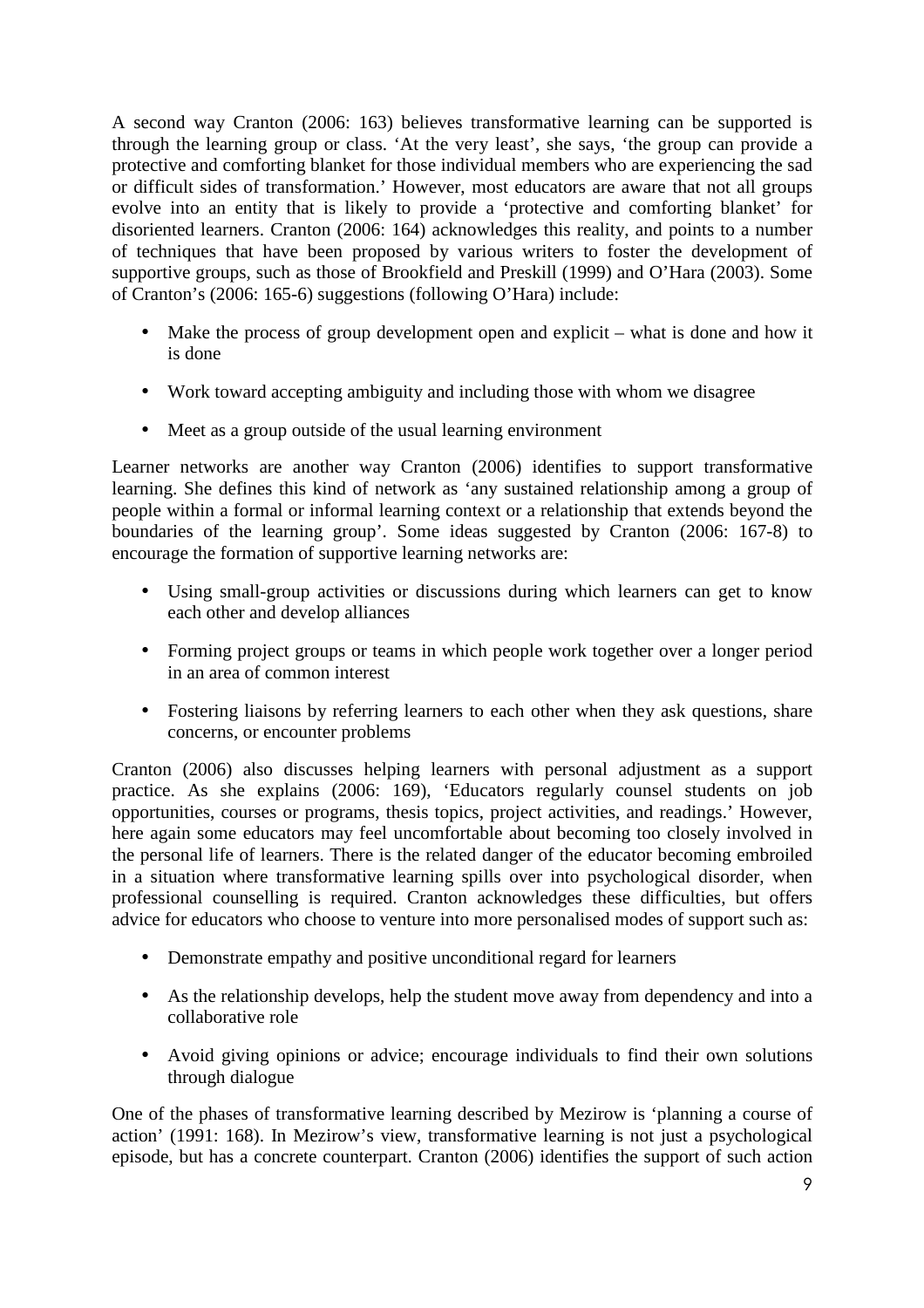as a further concern of the adult educator. To provide this kind of support, she suggests helping learners to develop 'action plans', which can involve steps of setting goals (short and long term), considering boundaries and resources, imagining alternatives and consequences, implementing the plan, and seeking feedback (Cranton 2006: 172-3).

The ethical issues surrounding the enterprise of promoting transformative learning have been highlighted at a couple of points in this discussion. Cranton (2006: 175) indicates that awareness of these issues can lead the educator to profound questioning of their own values and recognition of the morally vexed issue of the exercise of power in the learning situation. In the light of these difficulties, the adult educator may find that one way to support transformative learning is to make the moral dimensions of learning explicit as opportunities arise during learning. In terms of practice, Cranton (2006: 176) declares that 'Supporting learners who are working toward transformative learning involves managing conflict and living with ethical issues in a responsible, professional and open manner.'

Cranton's (2006: 176) final suggestion for supporting transformative learning 'requires a good understanding of individual differences in style, psychological preferences, values, culture, race and gender'. For instance, an awareness of Jung's theory of psychological types (in which individuals tend to be either introverted or extroverted, and favour one or more of the functions of thinking, feeling, sensing or intuiting over another) may guide the educator in identifying the most sensitive and effective way to respond to learner difficulties. Again, knowledge of different cultural norms and practices is another way to tailor support activities. In these examples, an appreciation of difference is taken to be a powerful way to minimise complications that may attend the fundamental process of perspective transformation.

Many VET practitioners will recognise and already be using many if not all of these support techniques in their regular work. Indeed, Cranton (2006) draws several of these ideas from practical, mainstream adult education sources. The value of her catalogue, however, lies in the fact that of all the practical measures she has applied in her work as an educator concerned with transformation, these are the most efficacious in the context of perspective transformation. But if techniques such as these are in general use in Australian VET it begs the question whether educators are using them, at least occasionally, precisely because they are effective in cases where learners are exhibiting signs of 'undiagnosed' perspective transformation.

While these suggestions and observations concerning the identification and support of transformative learning may be of particular value to designers and the facilitators and other support staff within Australian VET whose work brings them into personal contact with learners, the issue of valuing transformative learning has significance for both practice and policy. In terms of practice, valuing transformative learning is an appropriate context for the identification, facilitation and support of perspective transformation. With respect to policy and theory, if transformative learning is a legitimate (if not fundamental) form of adult learning, and if it can be demonstrated that aspects of the Australian VET curriculum may produce conditions that foster perspective transformation, then the question arises as to whether perspective transformation should be hailed as a valuable kind of learning in connection with at least some goals of VET. For instance, it may be that in certain industry areas (e.g. Community Services) or professional programs (e.g. the Certificate IV in Training and Assessment) perspective transformation could prove to be a desirable process in the preparation of competent workers. Again, it may be that perspective transformation is an appropriate process in the learning of workers who are moving into higher levels of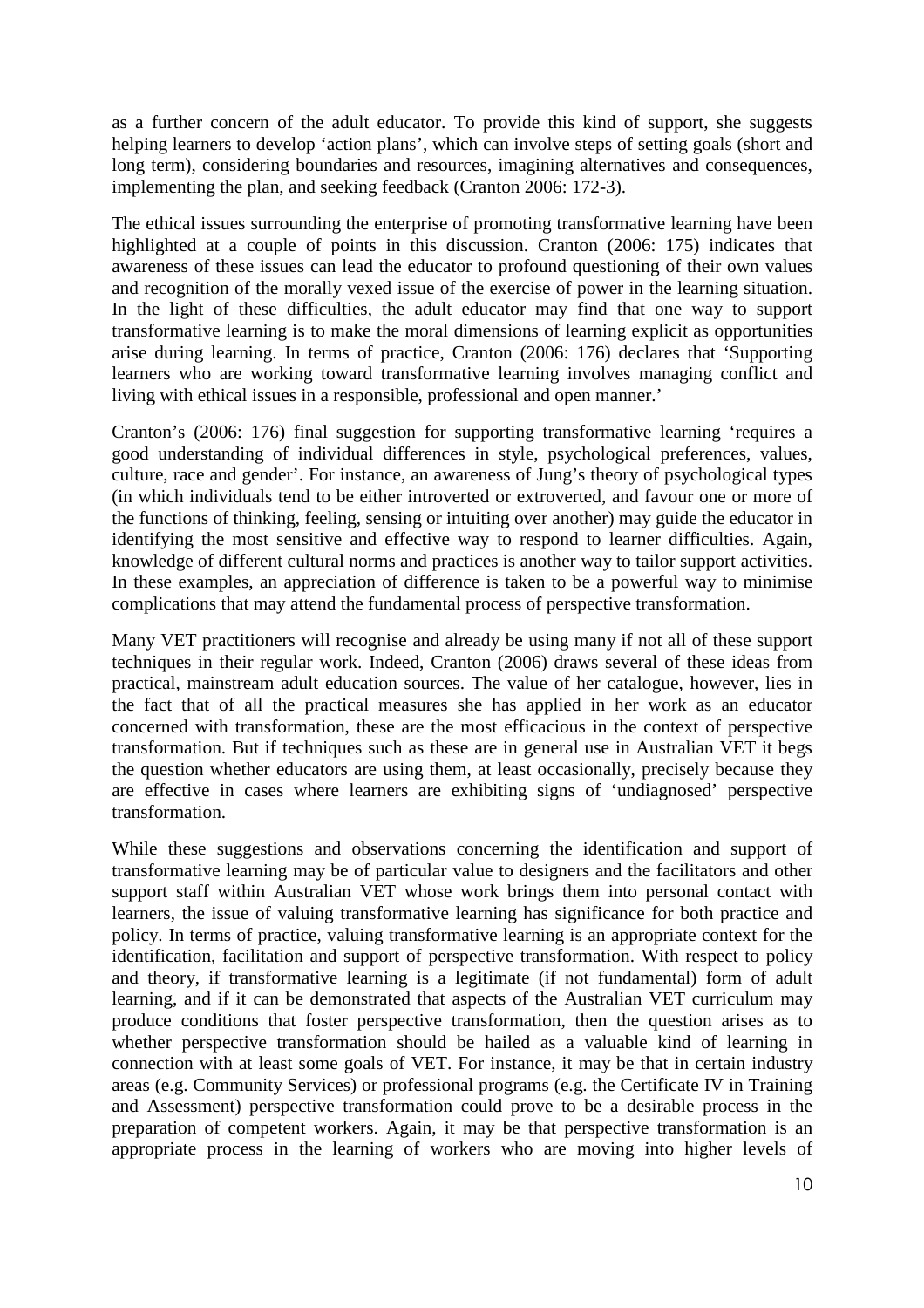responsibility requiring competencies found in the higher VET qualifications. Finally, there remains the generalised possibility that perspective transformation may be an appropriate part of the learning of students who are encountering competencies that conflict with existing skills, knowledge and attitudes, or who are taking on new work roles as part of a 'multiskilling' initiative in the workplace, though voluntary career change or through retrenchment.

# **Conclusion**

This paper set out to explore transformative learning in the context of Australian VET, and examine ways to identify, support and facilitate transformative learning. Mezirow's theory of transformative learning was introduced as a framework for understanding what is argued to be a unique adult learning phenomenon. The concepts of meaning perspective and meaning scheme were sketched, and their role in the four kinds of learning proposed by Mezirow identified. The phases of perspective transformation were presented, including the initial phase of 'disorienting dilemma' that marks the onset of transformative learning, and the apparently necessary phase of critical reflection that involves assessing assumptions through 'premise reflection'. It was noted that from the viewpoint of Mezirow's theory, competencybased training should have limited transformative potential. However, Cranton (2006) was quoted in support of the idea that vocational training can play a part in triggering transformative learning, and I supplied examples from my own VET experience to indicate transformative potential in some competency-based programs. I suggested that these programs could in fact engender types of learning Mezirow recognised as transformative, that they could involve critical reflection on assumptions, and that they produced conditions that can precipitate disorienting dilemmas.

If parts of Australian VET can indeed serve as a catalyst of transformative learning, then practitioners working in those areas may be able to enhance their effectiveness by learning how to identify transformative learning, and ways to support and promote it. Cranton's (2006) pointers for facilitating transformative learning, including teacher authenticity, fostering group support and learner networks, counselling students and facilitating action plans, were suggested as ways to nurture transformative learning in the formal program setting.

# References

Brookfield, S. & Preskill, S. (1999). *Discussion as a Way of Teaching: Tools and Techniques for Democratic Classrooms.* San Francisco: Jossey-Bass.

Chappell, C. (2004). 'Contemporary vocational learning – changing pedagogy', *Proceedings of the 7th Australian Vocational Education and Training Research Association Conference*, Canberra.

Cranton, P. (2006). *Understanding and Promoting Transformative learning: A Guide for Educators of Adults* (2<sup>nd</sup> ed.). San Francisco: Jossey-Bass.

Darwin, S. (2007). 'The changing contexts of vocational education: implications for institutional vocational learning', *International Journal of Training Research*, 5(1), pp. 55-71.